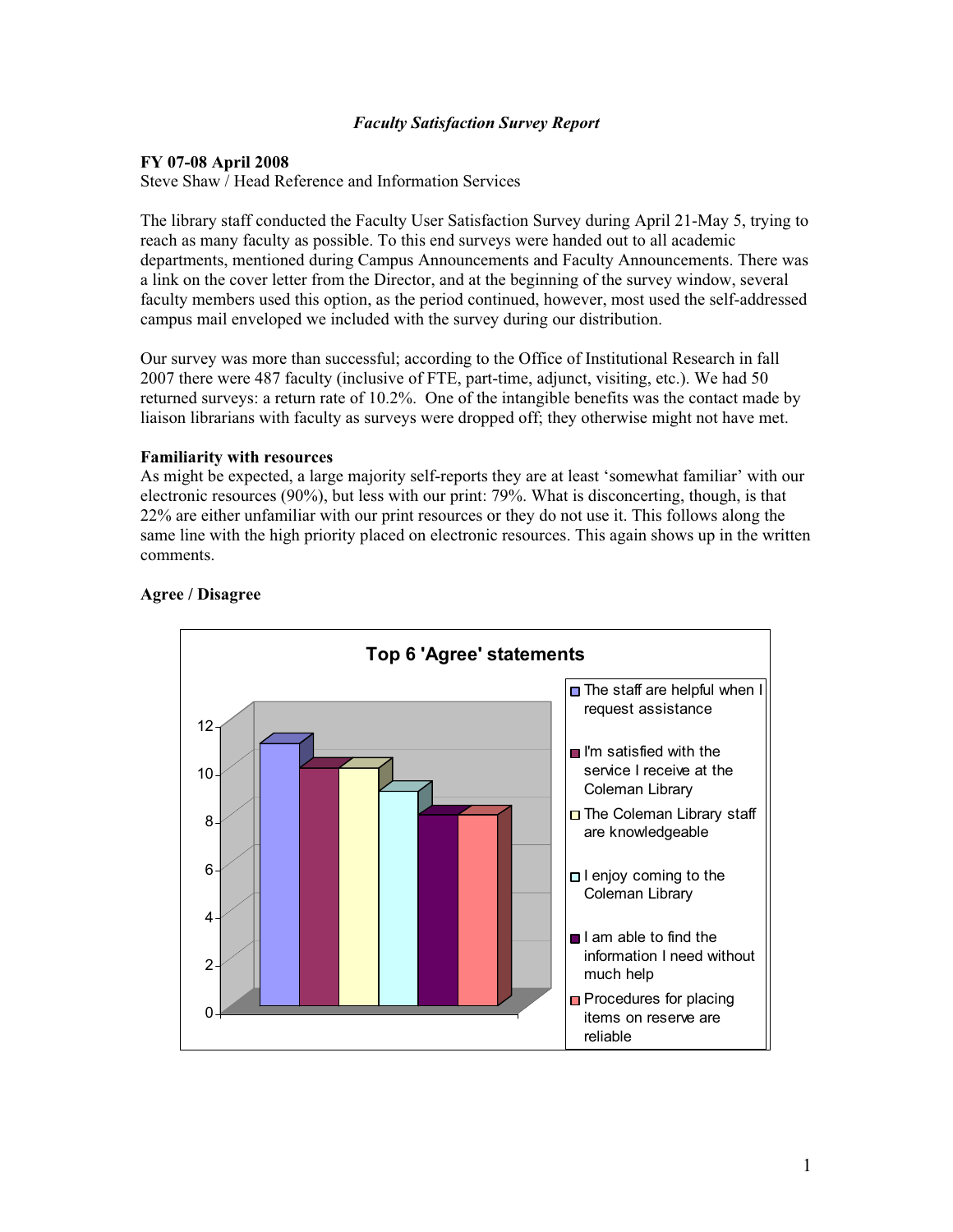



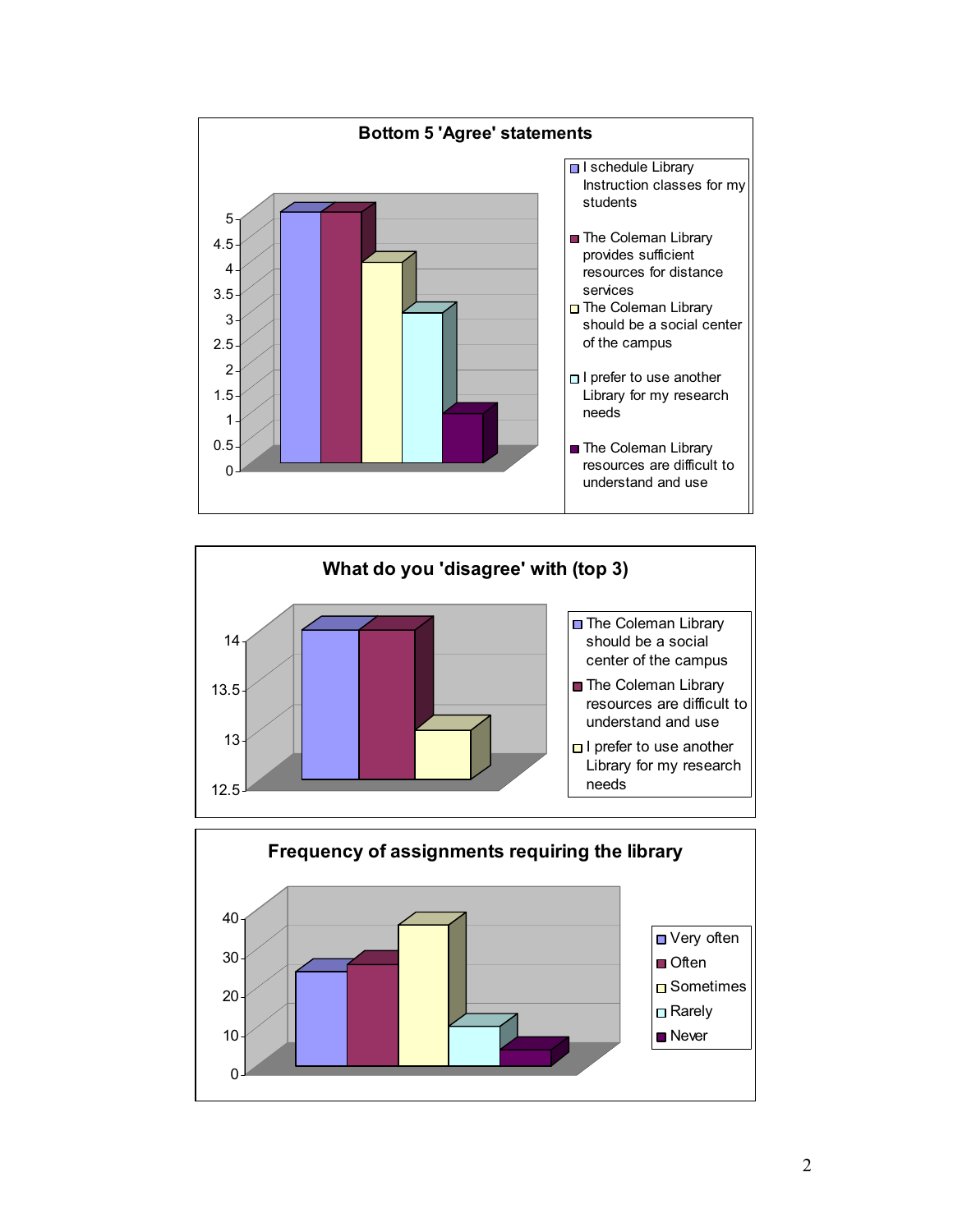

# **High priority / Low priority**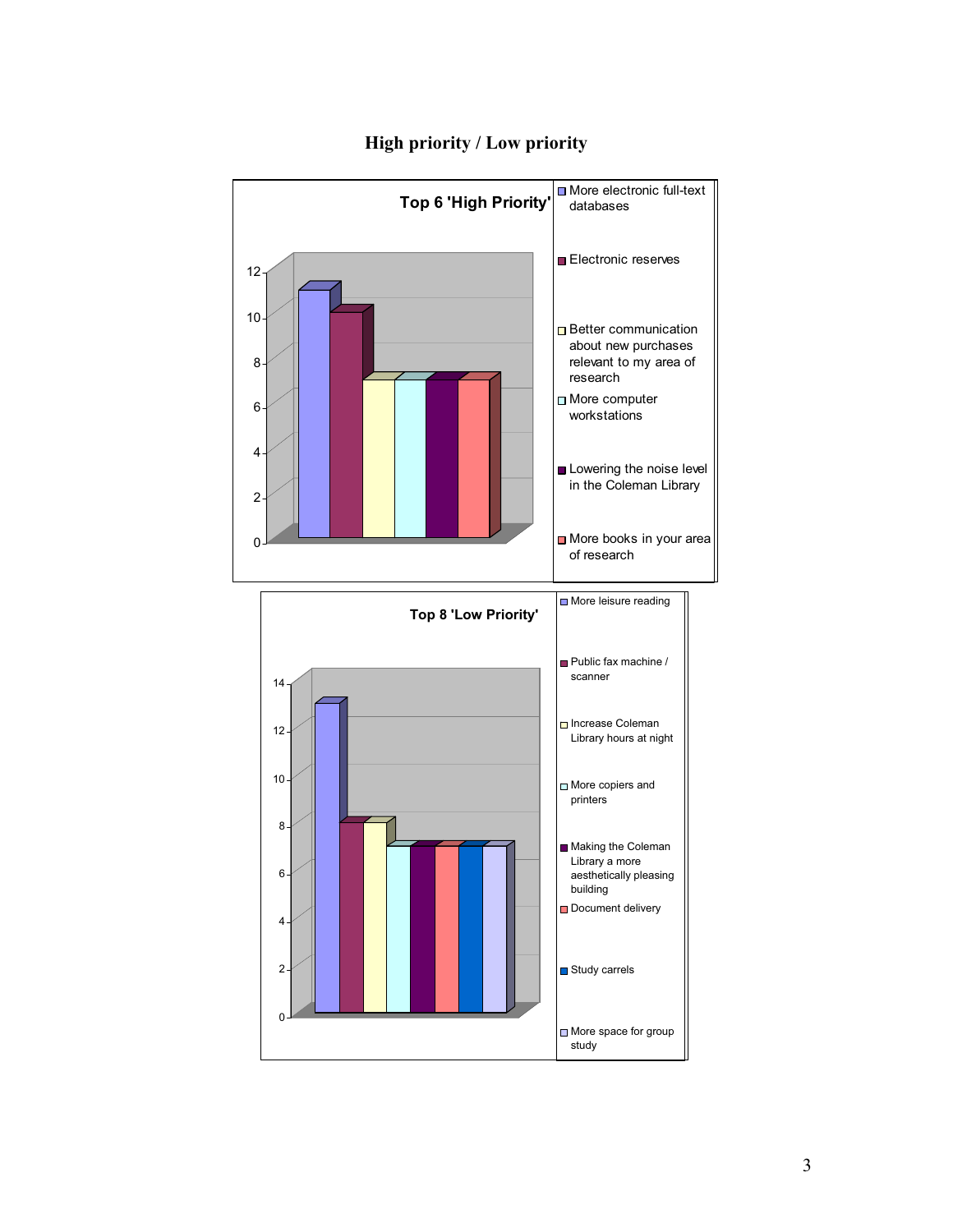# **Students and Research**

On the perception of how their students do research:



### **Library Instruction**